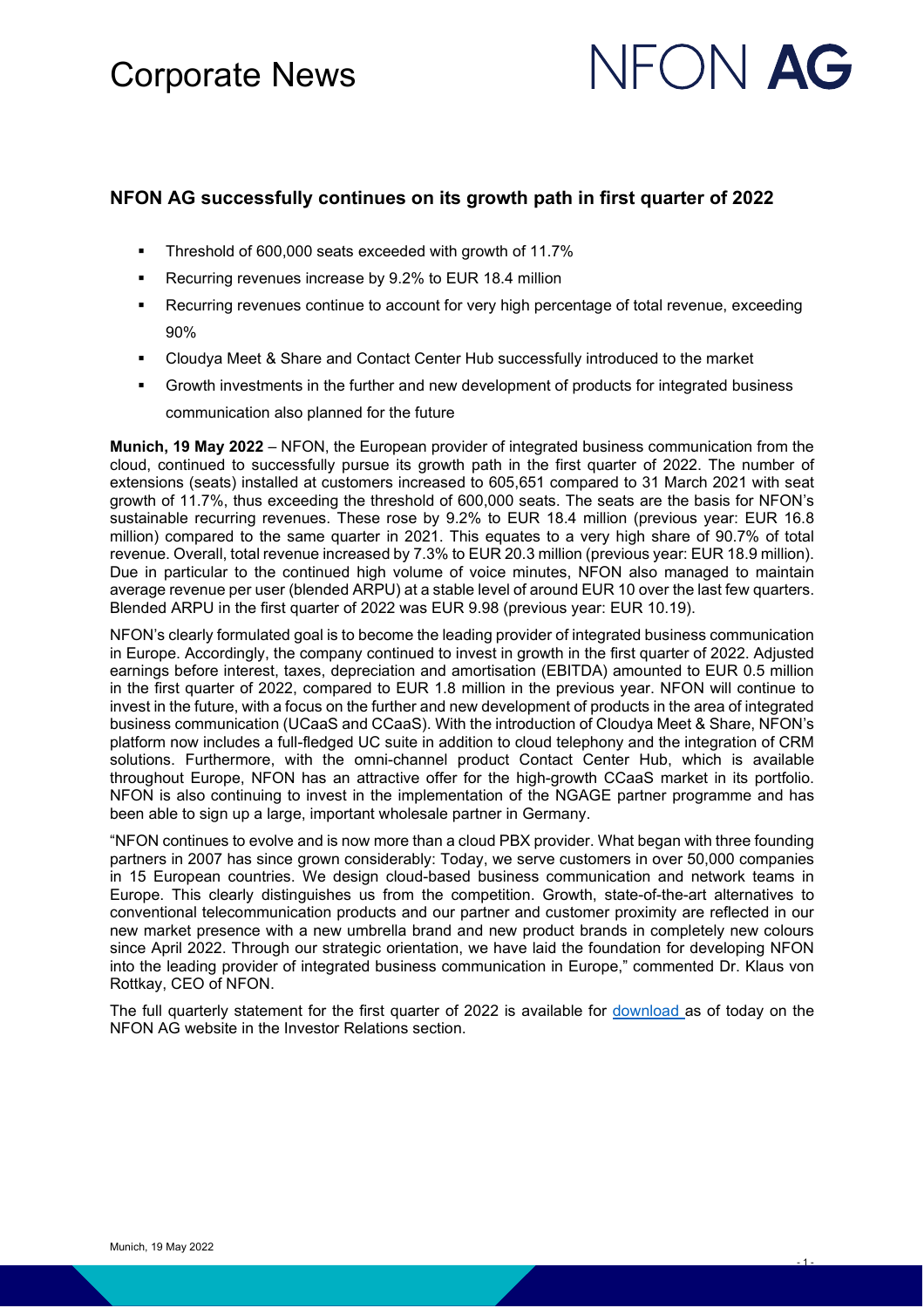## Corporate News

# NFON AG

- 2 -

#### **Overview of results for the first quarter of 2022:**

| <b>EUR million</b>                                  | Q1 2022         | Q1 2021   | Change   |
|-----------------------------------------------------|-----------------|-----------|----------|
| Total revenue                                       | 20.3            | 18.9      | 7.3%     |
| <b>Recurring revenues</b>                           | 18.4            | 16.8      | 9.2%     |
| Share of recurring revenues in<br>total revenue     | 90.7%           | 89.1%     | n/a      |
| Non-recurring revenues                              | 1.9             | 2.1       | $-8.2%$  |
| Share of non-recurring revenues<br>in total revenue | 9.3%            | 10.9%     | n/a      |
| ARPU blended <sup>1</sup>                           | <b>EUR 9.98</b> | EUR 10.19 | $-2.1%$  |
| Seat growth<br>(March 30)                           | 605,651         | 541,973   | 11.7%    |
| <b>EBITDA</b>                                       | $-0.4$          | 1.6       | n/a      |
| Adjusted EBITDA <sup>2</sup>                        | 0.5             | 1.8       | $-38.5%$ |

<sup>1</sup> Based on the average number of seats per month in each year.

<sup>2</sup> Adjusted for the retention bonus, stock options, expenses for acquisitions, non-recurring effects

#### **Contact Investor Relations**

NFON AG Sabina Prüser Head of Investor Relations +49 89 45300 134 [sabina.prueser@nfon.com](mailto:sabina.prueser@nfon.com)

#### **Contact Media**

NFON AG Thorsten Wehner Vice President Public Relations +49 89 45300 121 [thorsten.wehner@nfon.com](mailto:thorsten.wehner@nfon.com)